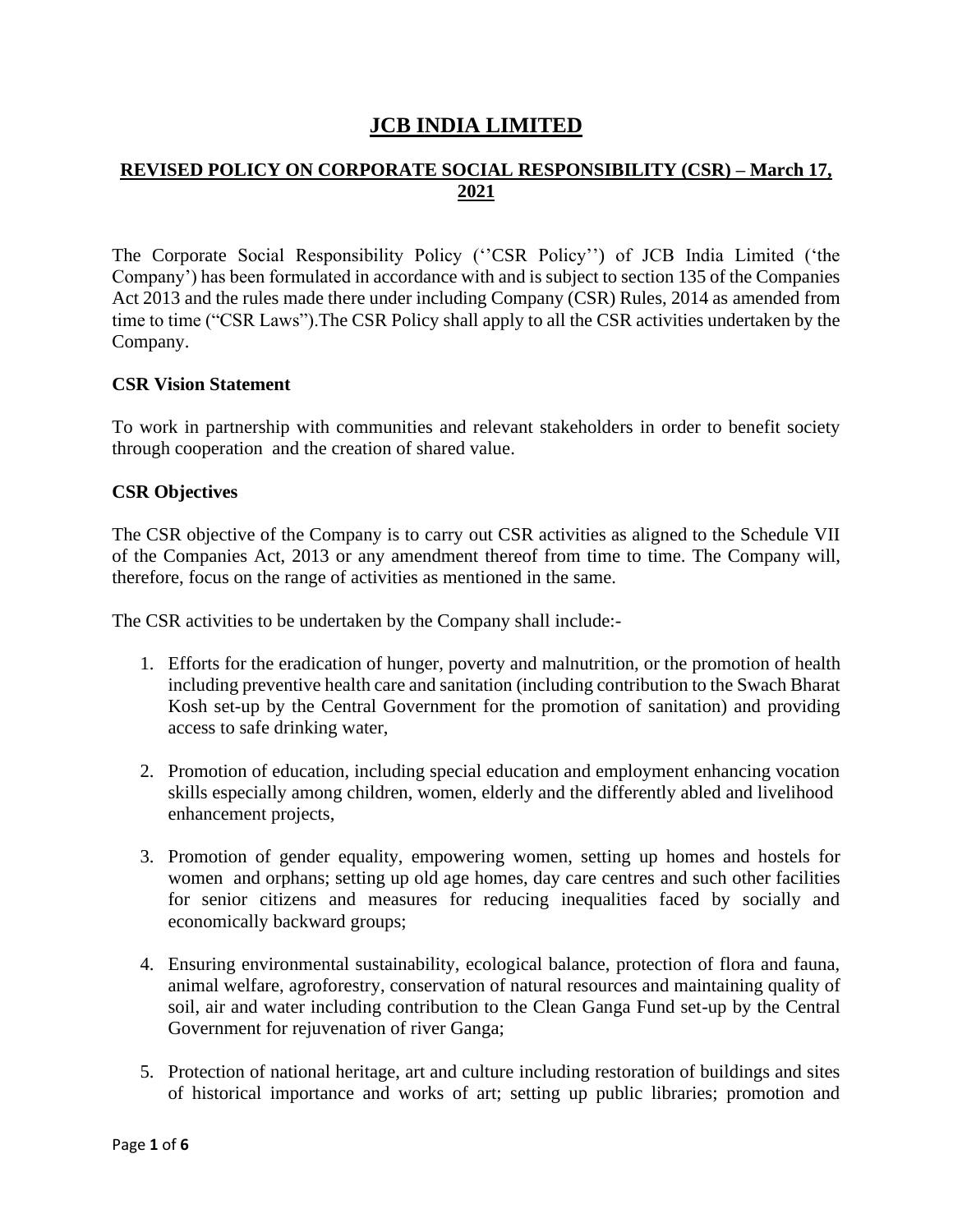development of traditional arts and handicrafts; including the promotion of Indian literary activities and literature created by authors of Indian origin.

- 6. Measures for the benefit of armed forces veterans, war widows and their dependents, Central Armed Police Forces (CAPF) and Central Para Military Forces (CPMF) veterans, and their dependents including widows;
- 7. Training to promote rural sports, nationally recognised sports, paralympic sports and Olympic sports;
- 8. Contribution to the Prime Minister's National Relief Fund or Prime Minister's Citizen Assistance and Relief in Emergency Situations Fund (PM CARES Fund) or any other fund set up by the Central Government for socio-economic development and relief and welfare of the Scheduled Castes, the scheduled Tribes, other backward classes, minorities and women;
- 9. Contribution to incubators or research and development projects in the field of science, technology, engineering and medicine, funded by the Central Government or State Government or Public Sector Undertaking or any agency of the Central Government or State Government.
- 10. Contributions to public funded Universities; Indian Institute of Technology (IITs); National Laboratories and autonomous bodies established under Department of Atomic Energy (DAE); Department of Biotechnology (DBT); Department of Science and Technology (DST); Department of Pharmaceuticals; Ministry of Ayurveda, Yoga and Naturopathy, Unani, Siddha and Homoeopathy (AYUSH); Ministry of Electronics and Information Technology and other bodies, namely Defense Research and Development Organisation (DRDO); Indian Council of Agricultural Research (ICAR); Indian Council of Medical Research (ICMR) and Council of Scientific and Industrial Research (CSIR), engaged in conducting research in science, technology, engineering and medicine aimed at promoting Sustainable Development Goals (SDGs);
- 11. Rural development projects;
- 12. Development of areas declared as "slum areas" by the Central Government or State Government or any other competent authority.
- 13. Disaster management, including relief, rehabilitation and reconstruction activities.

The Company would also seek to collaborate with duly registered entities as per the CSR laws and most importantly with the communities themselves to implement the above objectives.

## **CSR Programme Areas**

The Company will focus on the areas as mentioned above.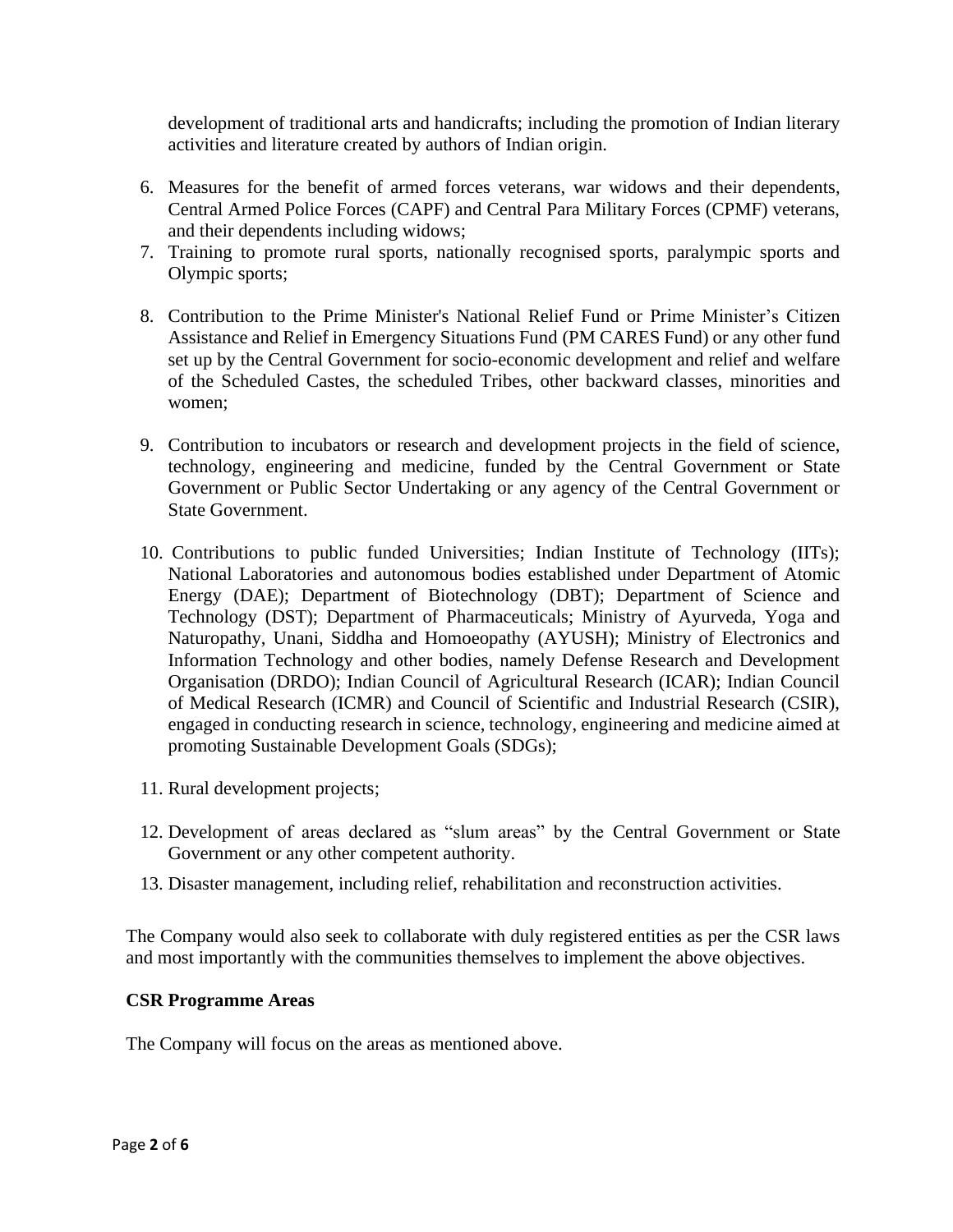In keeping with the larger body of development work in the country and the rapidly changing sector of CSR, the Company will also invest in relevant opportunities to add to and consolidate this work.

## **Validity of CSR Policy**

The CSR policy as approved by the CSR Committee and the Board of Directors of the Company shall be implemented with immediate effect and shall be amended from time to time as may be required under the CSR Laws.

## **CSR Budget**

The Board of Company shall ensure that in each financial year, the Company spends at least 2% of the average net profit made during the immediate three preceding financial years. Any unspent amount from out of the CSR Budget shall not form part of business profits of the Company. Any unspent amount from the CSR Budget (including any unspent amount in relation to ongoing projects) shall be transferred and/or utilized as per the CSR Laws.

In the event that the CSR activities of the Company generate a surplus out of the CSR activities, then, the surplus shall be transferred/ utilized by the Company as required under CSR Laws. If the Company spends an amount excess of requirement provided under Section 135, then, such excess amount shall be set off / treated as per the provisions of the CSR Laws

## **Implementation**

The Company's CSR projects will be implemented in a time-bound manner with clear objectives, plan, targets and robust monitoring and evaluation mechanisms.

This Policy builds on the learnings and good practices of the CSR projects initiated by the Company as well as the expertise of the development sector.

The Company may choose to undertake a multi-year project (an "**Ongoing Project**") in fulfilment of its CSR obligations. The period and treatment of such Ongoing Projects shall be as per the CSR Laws.

The Company will facilitate the coming together of the scale provided by the government, the development expertise provided by the NGOs, the mobilization provided by the agency of the communities and the core competencies of the corporate sector, to design and implement innovative, scalable and replicable models of CSR.

The Company will implement its CSR projects primarily through the following:

- Directly by the Company
- The Lady Bamford Charitable Trust, a trust registered under Section 12A and 80G of Income Tax Act, 1961;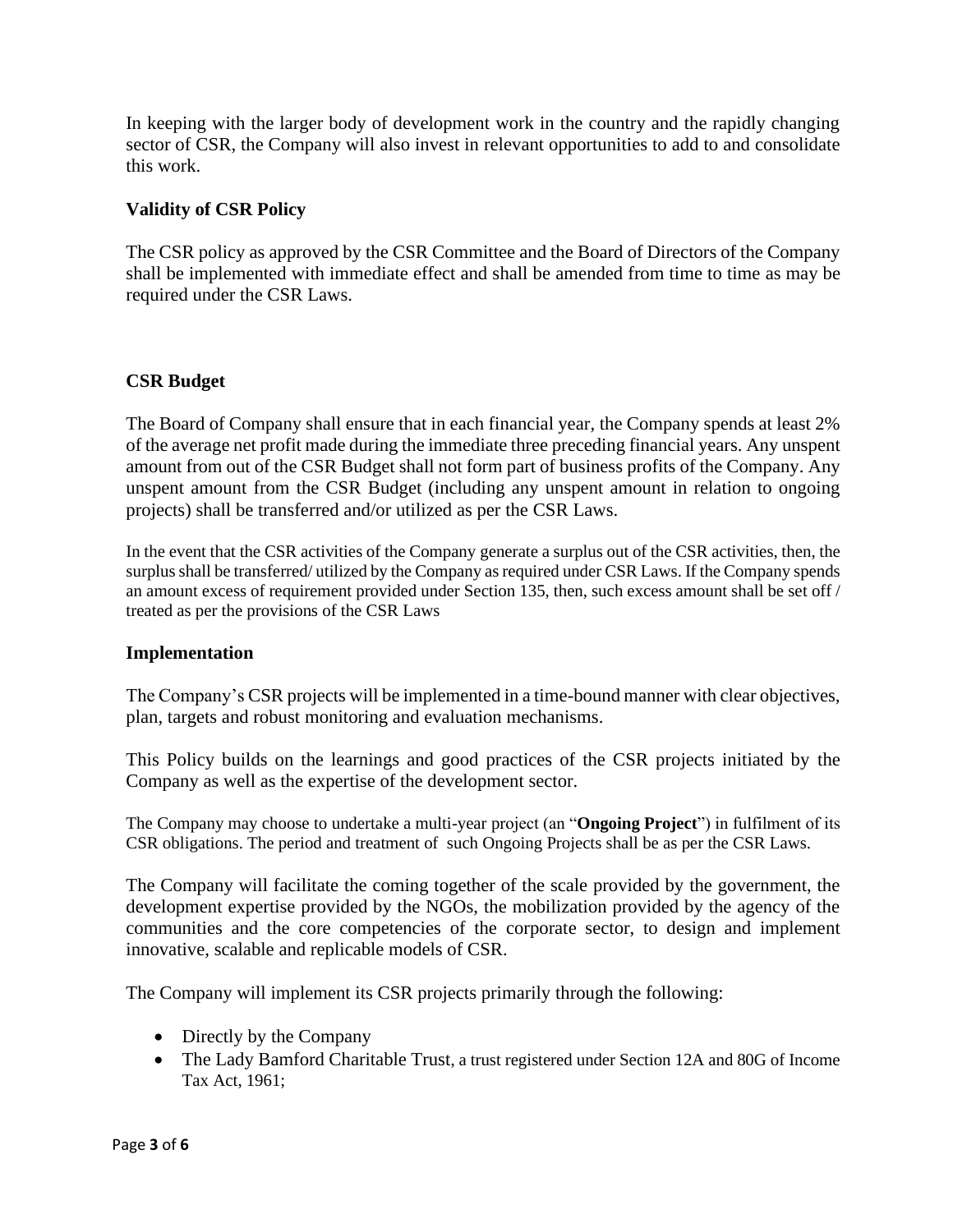- The Lady Bamford Foundation, a company established by the Company under Section 8 of the Companies Act, 2013, bearing CIN U74140DL2015NPL278759;
- JCB Literature Foundation, a company established by the Company under Section 8 of the Companies Act, 2013, bearing CIN U92490DL2018NPL331461;

In addition to the above, , the Company may also engage any entity as permitted and prescribed under Rule 4 of the Company (CSR) Rules to implement its CSR activities

The Company will select its partners after appropriate due diligence. It will use services of expert agencies, consultancy firms etc. wherever required for carrying out base line surveys, guidance on project design and implementation, impact assessment surveys etc.

The teams responsible for implementing the various CSR projects are mentioned in the section on the Governance Structure of the Policy.

The head of the CSR team in JCBI will be authorised to sign Memorandums of Understanding (MOUs)/Agreements with the implementing partners after taking due approvals.

In the event that the Company, pursuant to the CSR Policy or the Annual Action Plan, chooses to create or acquire a Capital Asset, it shall ensure that the same is acquired/held as per process and in the manner described under the CSR Laws

## **CSR Governance Structure**

In accordance with the provisions of Section 135 of the Companies Act, 2013 and the rules made thereunder, the Company has constituted the CSR Committee of Directors, comprising of the following members:

| Sr.No. | <b>Name</b>                 | Category | <b>Designation</b> |
|--------|-----------------------------|----------|--------------------|
|        | Ms. Preeti Gautam Mehta     | Director | Chairperson        |
|        | Mr. Adrian Craig Ross       | Director | Member             |
|        | Mr. Deepak Jagannath Shetty | CEO & MD | Member             |

The responsibility of the CSR Committee shall be to:

• Formulate and recommend the CSR Policy to the Board for approval. The Committee shall indicate the projects to be undertaken by the Company in areas or subject specified in Schedule VII of the Companies Act, 2013.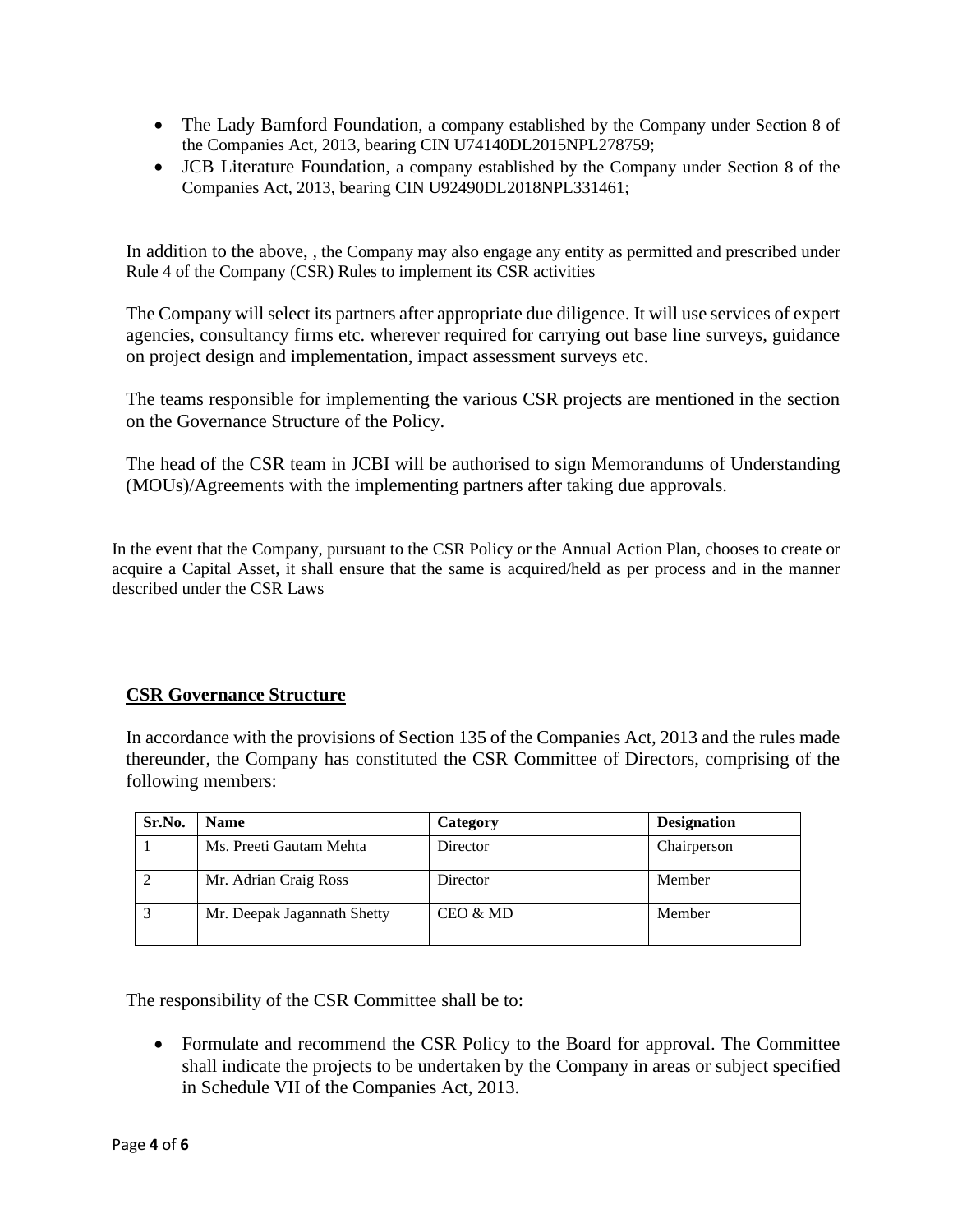- Recommend the Annual Action Plan or alteration of the same in pursuance of the Company's CSR Policy as per CSR Laws
- Recommend the amount of expenditure to be incurred on activities undertaken in CSR projects.
- Monitor the CSR Policy and recommend changes from time to time.
- Perform all such actions as may be required under the CSR Laws.

## **The Board of the Company will be responsible for the following:**

- Perform all such actions as may be required under the CSR Laws.
- Approve the CSR Policy of the Company as recommended by CSR Committee and disclose the content of the Policy in its report and place the Policy on the Company's website in such a manner as prescribed under Section 135 of the Companies Act 2013 and rules thereunder.
- Ensure that the activities included in CSR Policy are undertaken by the Company.
- Ensure that the Company spends, in every financial year, at least 2% of the average net profits of the Company made during the three immediately preceding financial years in pursuance of the CSR Policy.
- Establish a monitoring mechanism to ensure that the CSR activities as recommended by CSR Committee and undertaken by the Company are implemented.

## **CSR Team**

- 1. Composition of the CSR Team**:** The Company's existing CSR team under the HR department is accountable for coordinating the CSR activities.
- 2. Responsibility of the CSR Team:
	- Act as central coordinating point for the CSR implementing projects.
	- Coordinate with the implementing teams for project designing in compliance with the Section 135 of the Companies Act and the CSR Rules.
	- Plan annual budgets for CSR projects in coordination with the implementing departments and make a proposal to the CSR Committee.
	- Interface with various implementing departments within the Company to ensure effective implementation of CSR projects.
	- Report to the CSR Committee the progress on CSR projects and status of CSR expenditure half yearly.
	- Documentation and reporting of all CSR activities of the Company in pursuit of the Companies Act and the CSR Rules

#### **Monitoring and Reporting Framework**

#### Project monitoring